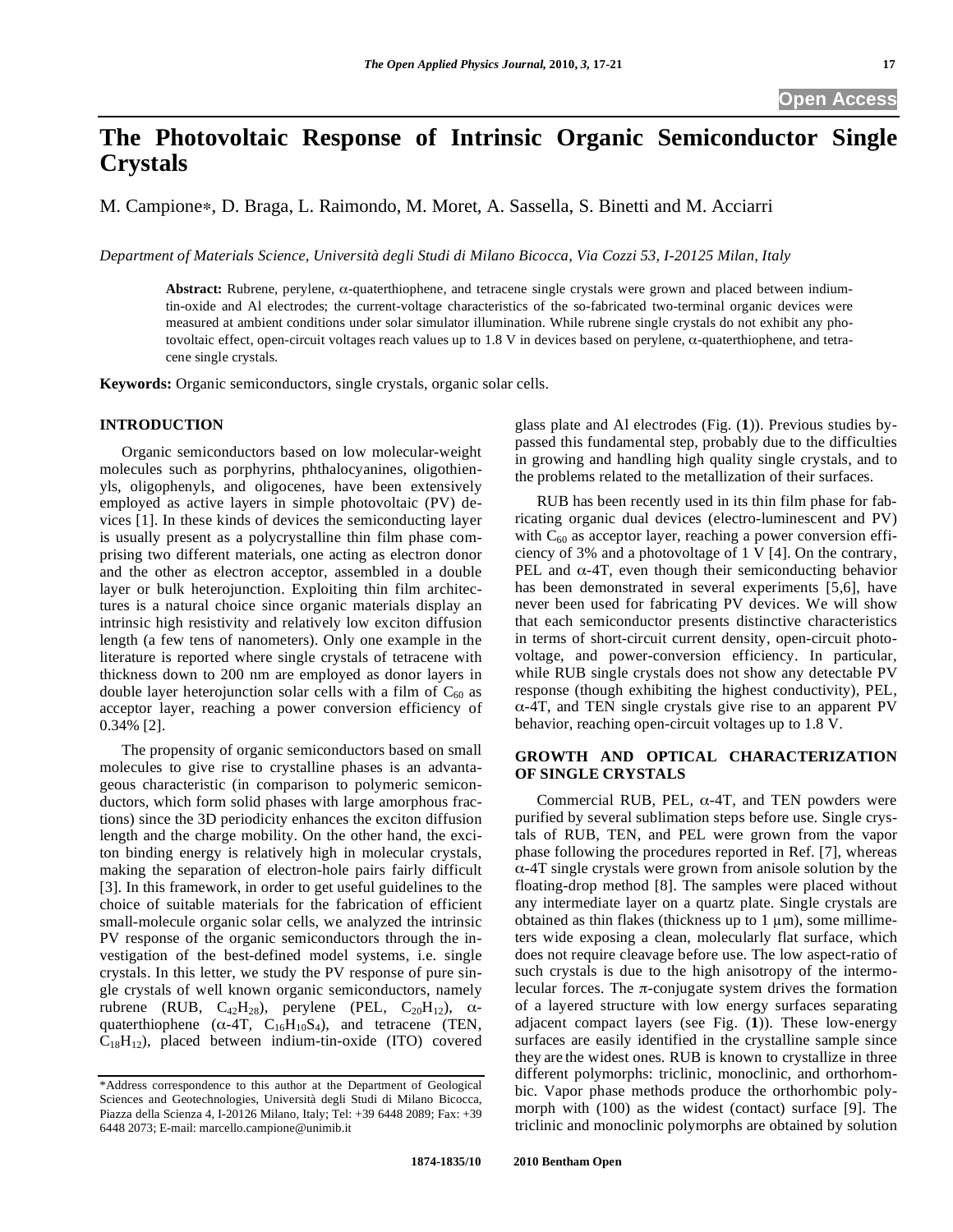

**Fig. (1).** Molecular structures (top), contact surface of the grown single crystals (center), and device configuration (bottom) of RUB (orthorhombic polymorph), PEL (monoclinic  $\alpha$ -polymorph),  $\alpha$ -4T (monoclinic low-temperature polymorph), and TEN (triclinic polymorph). Grey: C-atoms, white: H-atoms, yellow: S-atoms.

methods [10]. Two monoclinic polymorphs of PEL are known: the  $\alpha$ -polymorph, appearing as a rectangular, tabular, yellow crystal, and the  $\beta$ -polymorph, appearing as a hexagonal, greenish-yellow prism [11]. Vapor phase methods produced the  $\alpha$ -polymorph of PEL with (001) as the widest (contact) surface [12]. Depending on the source temperature, vapour phase methods have been demonstrated to produce  $\alpha$ -4T crystals with two different monoclinic phases: the low temperature polymorph for temperatures  $\leq 140^{\circ}$ C and the high temperature polymorph for temperatures  $\geq 160$  °C [13]. Room temperature solution methods produce the low temperature polymorph of  $\alpha$ -4T, with (001) as the widest (contact) surface [8]. Finally, only a triclinic phase of TEN is known  $[14]$ , with  $(001)$  as the widest (contact) surface  $[15]$ . A sketch of the molecules and of the surfaces of the three materials is reported in Fig. (**1**).

In order to corroborate the phase and orientation assigned above and to evaluate the overlap between the solar irradiance and optical response of these four organic semiconductor crystals, optical absorption spectra have been performed at normal incidence on the contact face of small crystals (few hundreds nanometers thick) in the visible spectral range with a Perkin-Elmer Lambda900 spectrophotometer. Fig. (**2**) reports the absorption spectra collected under polarized light for making evidence of the typical optical anisotropy of such crystals which is in turn related to their highly anisotropic structures. Incident light has been polarized along orthogonal crystal directions, chosen as those characterizing the direction of polarization of the lowest energy exciton transitions (mainly of Frenkel origin). The main peaks detected show the spectral position and lineshape expected for the orthorhombic polymorph of RUB(100), for the  $\alpha$ -polymorph of PEL(001), for the low temperature polymorph of  $\alpha$ -4T(001), and for the triclinic polymorph of TEN(001), in full agreement with all the available data in literature [12, 16-18].



**Fig. (2).** Comparison of the solar irradiance at sea-level (black lines) and the normal incidence absorbance spectra of RUB,  $\alpha$ -4T, PEL, and TEN single crystals. Red (blue) lines: electric field direction of the incoming light parallel (perpendicular) to [010].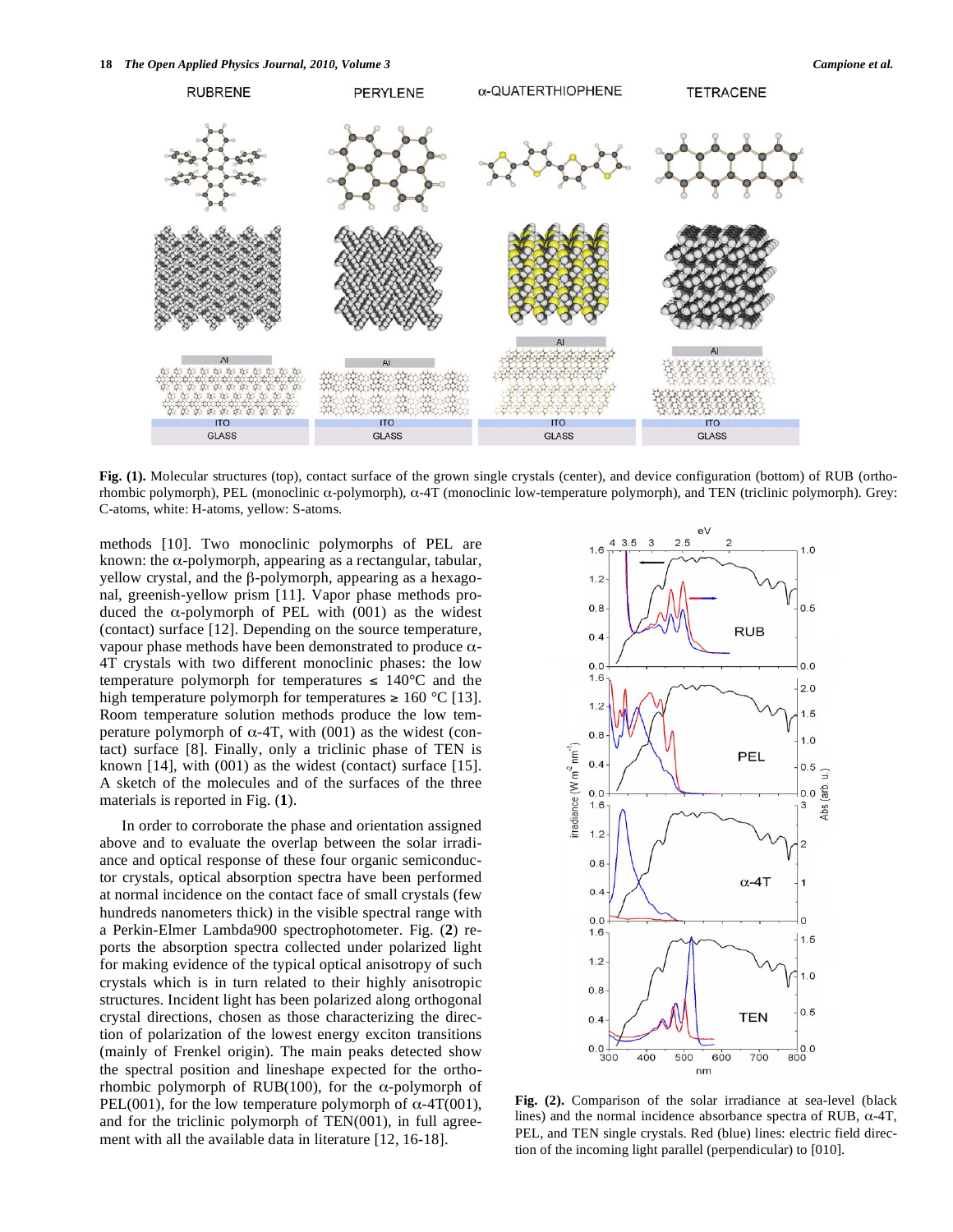## **DEVICE ASSEMBLY AND ELECTRICAL CHARAC-TERIZATION**

Single crystals of RUB, PEL,  $\alpha$ -4T, and TEN, typically  $20+40$  mm<sup>2</sup> wide and 1 µm thick, were placed without any intermediate layer on a boron-silicate glass plate  $(1 \text{ cm}^2)$ covered with an indium tin oxide (ITO, 30-60  $\Omega/\square$ , surface roughness 3.5 nm (rms) over a  $1\mu m^2$  area) layer (Fig. (1)). The metallization carried out by thermal evaporation on PEL and  $\alpha$ -4T is not a suitable method because of the consequent surface damage. When this method is used, introduction of structural defects is an inevitable and well-known problem [19] and metal penetration into the volume of the organic active layer is often observed [20,21]. Indeed, as can be observed in the atomic force microscopy (AFM) images reported in Fig. (**3**) [22], the surface of these crystals undergoes dramatic changes at room temperature when kept in ultra-high vacuum conditions  $(1\times10^{-9}$  mbar). For the PEL crystal Fig. (**3a** and **b**), vacuum is observed to induce sublimation, since a terrace appearing at the top-right in Fig. (**3a**) completely disappears in Fig. (**3b**), and the surface roughness increases due to the high density of residual islands. Some voids also form, as can be observed in the bottom-left and top regions of Fig. (**3b**). A similar behavior is observed for  $\alpha$ -4T crystals; Fig. (3c and d) show the evolution of a step-edge, which is observed to move backwards due to the onset of sublimation; furthermore, sublimation of a second layer is observed, giving rise to a depleted region having the same profile of the original step-edge. As an alternative option, top contacts were fabricated using an Al tape [23] (4  $mm<sup>2</sup>$  ca.), assuring the direct contact between the semiconductor and the metal and avoiding any mechanical damage. The ultimate assemblies were self-standing.



**Fig. (3).** AFM images (tapping mode: cantilever force constant 40 N/m, resonance frequency 250 kHz) collected over the same region of the surface of PEL and  $\alpha$ -4T crystals before (a and c) and after (b and d) permanence at room temperature in ultra-high vacuum for 60 h. Roughness (root mean square) values are a) 0.68 nm, b) 0.70 nm, c) 0.80 nm, d) 1.3 nm. The cross-sectional profiles below each couple of images are taken along the white lines.

The devices were characterized by collecting current/voltage characteristics with a Keithley 2400 1A sourcemeter, illuminating the ITO side in air with a ThermoOriel Solar Simulator with power density of 89 mW/cm<sup>2</sup>.



**Fig. (4.)** *J*-*V* characteristics under AM1.5 illumination of single crystal solar cells fabricated with ITO and Al electrodes. red: RUB, blue: PEL, Black:  $\alpha$ -4T, green: TEN.

Fig. (**4**) shows the *J-V* characteristics under AM1.5 illumination of RUB, PEL,  $\alpha$ -4T, and TEN cells. The PV parameters extracted from the curves in Fig. (**4**) are reported in Table **1**. Among the considered materials, only RUB crystals exhibits a photocurrent lower than  $10^{-10}$  A, then near the detection limit of the electrometer. For the other materials, the onset of a PV effect is apparent, though photocurrents are apparently low; this is due to the high resistance of the organic layers and, especially for PEL and  $\alpha$ -4T, the small overlap of the absorbance and solar irradiation spectra (Fig. (**2**)). Moreover, it must be noted that, with the device configuration used (see Fig. (**1**)), current flow is highly unfavored because charge carriers must follow a path orthogonal to the molecular layers, along which the overlap of  $\pi$ orbitals, responsible for charge transfer from a molecule to another, is negligible. Interestingly, open-circuit voltages  $(V<sub>oc</sub>)$  reach relatively high values if compared with those of donor-acceptor hetero-junctions. Indeed, the presence of a single active layer prevents the energy loss associated with the electron transfer at the donor-acceptor interface from the LUMO level of the donor to that of the acceptor; then, *Voc* values overcome 1 V, reflecting the high exciton energy of the single organic layer. Note, e.g., that in TEN single crystal/C60 bi-layer heterojunction solar cells, the measured *Voc* was 0.57 V [2], to be compared with 1.6 V (see Table **1**) obtained with our TEN single crystal device. Since PEL,  $\alpha$ -4T, and TEN single crystal cells are hole-only devices, charge separation of the light-induced exciton likely occurs at the crystal/Al interface. As exciton diffusion lengths are of the order of some tens of nanometers, whereas the crystal thickness is hardly lower than 200 nm, only a (small) fraction of the incident light can contribute to charge generation. All these effects are responsible for the modest estimated power conversion efficiencies; nonetheless, it must be noted that they are of the same order of those obtained with thick bulk heterojunction solar cells [24]; furthermore, the efficiency of our TEN single layer solar cell reaches that obtained with TEN single crystal/C60 bi-layer heterojunction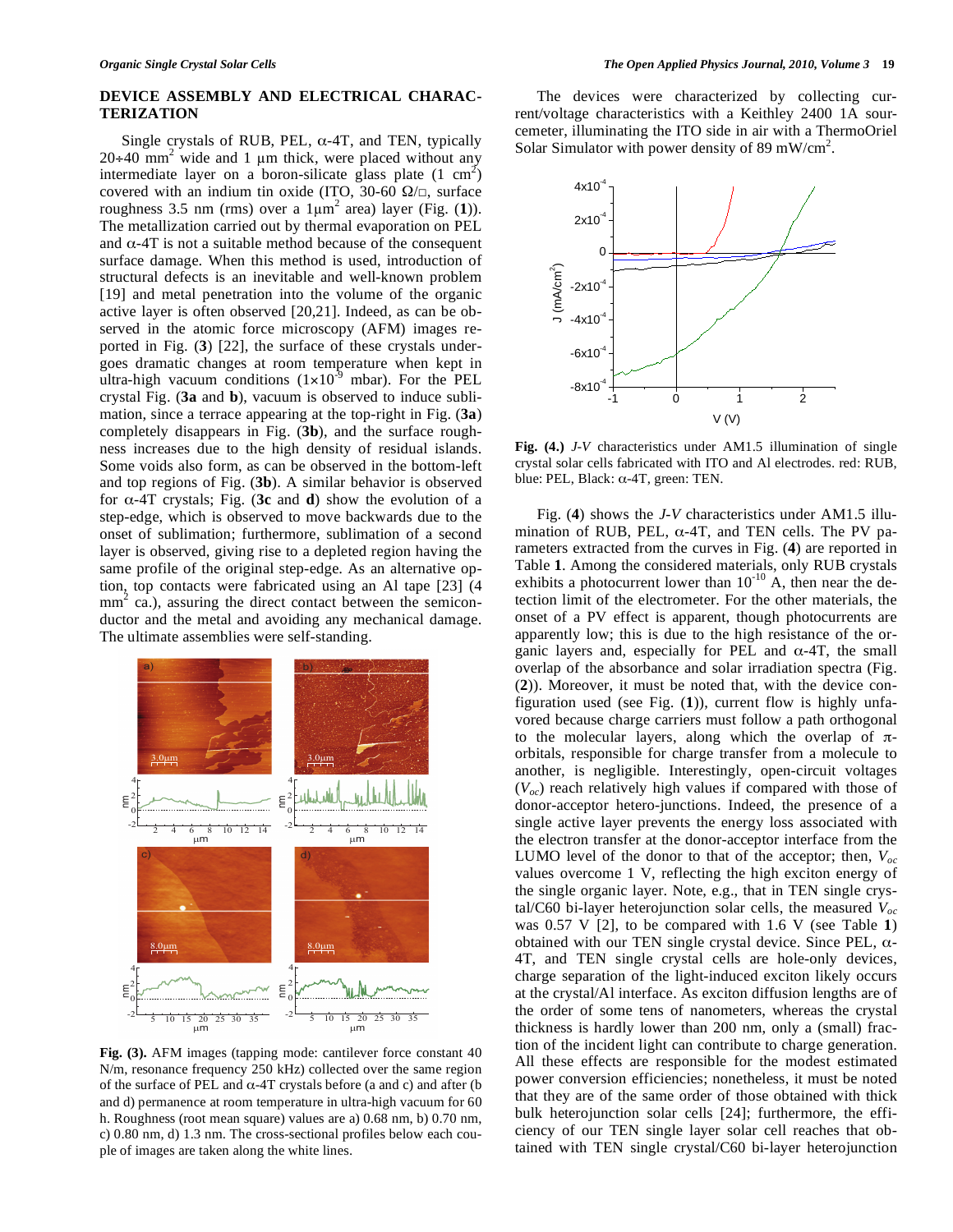**Table 1. Photovoltaic Response of Organic Single Crystal Solar Cells. Short-Circuit Current Density (***Jsc***), Open-Circuit Voltage (***Voc***), Fill-Factor (***FF***), and Power Conversion Efficiency () of Solar Cells Fabricated with Single Crystals of RUB, PEL, -4T, and TEN. Uncertainties Associated with the Measured Quantities are of the Order of 5%. Optical Absorption Edges**   $(E_G)$  are Reported in the Last Column.

|              | $J_{sc}$ (10 <sup>-5</sup> mA/cm <sup>2</sup> ) | $V_{oc}(V)$ | FF                       | η $(10^{-5} %$           | $E_G$ (eV) |
|--------------|-------------------------------------------------|-------------|--------------------------|--------------------------|------------|
| RUB          | $\overline{\phantom{a}}$                        | $\sim$      | $\overline{\phantom{a}}$ | $\overline{\phantom{a}}$ | 2.2        |
| PEL          | 2.9                                             | 1.4         | 0.48                     | 2.2                      | 2.5        |
| $\alpha$ -4T | 7.3                                             | 1.8         | 0.35                     | 5.0                      | 2.6        |
| <b>TEN</b>   | 61                                              | 1.6         | 0.30                     | 34                       | 2.3        |

solar cell with the same thickness [2]. Moreover, we stress that for PEL and  $\alpha$ -4T, current/voltage characteristics in the device configuration of Fig. (**1**) were never reported, probably due to crystal vulnerability to traditional metallization processes.

Despite the high *Voc* of single crystal cells, the fill-factors (*FF*) fall in the typical range of other bi-layer or bulk organic hetero-junctions. Variation of *FF* can be related with the conformity of the interface contact between the crystal and the electrodes.

The optical absorbance spectra in Fig. (**2**) can help to explain the difference in electrical response of the materials used. Indeed, only a small fraction of the irradiated energy can be absorbed by PEL and  $\alpha$ -4T, whereas a far more favorable spectral overlap is evidenced in the case of RUB and TEN. This observation accounts in part for the higher performance (in terms of  $\eta$ ) of solar cells based on TEN and allows us to attribute to electron-hole recombination the reason for the absence of PV effect in RUB single crystal devices. In this respect, charge recombination can follow two different paths: radiative and non-radiative. The latter process is particularly detrimental in the case of solar cell devices because it transforms all the excitonic energy in thermal energy. Unfortunately, due to the intermolecular interaction, photoluminescence is often quenched in single crystalline phases, making non-radiative recombination a dominant event of the thermodynamics of the solar cell. This observation is substantiated by the work carried out by Pandey *et al.* [4], where the PV behavior of  $RUB/C_{60}$  heterostructures is demonstrated to originate from the light absorption of only the  $C_{60}$  layer, whereas excitons in RUB do not undergo efficient charge transfer.

In order to try to correlate the experimentally extracted PV parameters with the electronic structure of the active layers, we report in the last column of Table **1** the optical absorption edge  $(E_G)$  deduced from the graphs in Fig. (2). As can be seen, the difference  $E_G - eV_{oc}$  varies from 0.7 to 1.1 eV, this representing an estimate of the energy loss excited electrons undergo before charge collection at the cathode. Being all the studied systems single layer devices, as nicely demonstrated in Ref. [25] the loss in open-circuit voltage can be attributed to the non-radiative recombination of charges within the crystalline layer. It is evident that the rate constant for recombination of excitons is an intrinsic properties of the material. For RUB this is relatively high, preventing the measurement of a finite *Voc*, while TEN exhibits the lowest one.

#### **CONCLUSIONS**

We measured for the first time the PV response of single crystalline devices based on RUB, PEL,  $\alpha$ -4T, and TEN. This has been shown to be characterized by relatively high values of  $V_{oc}$ , reflecting the high energy gap of the organic semiconducting layer. A high rate constant of exciton recombination was suggested as the main process giving rise to a low power conversion efficiency of single-layer singlecrystalline devices. This effect is particularly evident in RUB single crystals, which does not give rise to a detectable photocurrent. Among the used materials, TEN revealed to be the most promising one for the fabrication of crystalline organic devices, since it exhibits the lowest rate constant of recombination. On the other hand, the low performance of RUB single layer devices in terms of  $V_{oc}$  and photocurrent does not establishes the inadequacy of this materials for the fabrication of solar cells. Its well-known high carrier mobility can be exploited in devices with an heterojunction configuration, where excitons are generated in the acceptor phase.

## **ACKNOWLEDGEMENTS**

This work was supported by Fondazione Cariplo (Grant n. 2007/5205).

### **REFERENCES**

- [1] Riede M, Mueller T, Tress W, Schueppel R, Leo K. Small molecule solar cells-status and perspectives. Nanotechnology 2008; 19: 424001.
- [2] Tseng RJ, Chan R, Tung VC, Yang Y. Anisotropy in organic single-crystal photovoltaic characteristics. Adv Mater 2008; 20: 435- 8.
- [3] Brütting W. Physics of organic semiconductors. Wiley-VCH: Weinheim, Germany 2005.
- [4] Pandey AK, Nunzi J-M. Rurbene/fullerene heterostructures with half-gap electroluminescence threshold and large photovoltage. Adv Mater 2007; 19: 3613-7.
- [5] Kotani M, Kakinuma K, Yoshimura M, *et al*. Charge carrier transport in high purity perylene single crystal studied by time-of-flight measurements and through field effect transistor characteristics. Chem Phys 2006; 325: 160-9.
- [6] Unni KNN, de Bettignies R, Dabos-Seignon S, Nunzi J-M. A nonvolatile memory element based on a quaterthiophene field-effect transistor. Mater Lett 2005; 59: 1165-8.
- [7] Laudise RA, Kloc Ch, Simpkins PG, Siegrist T. Physical vapor growth of organic semiconductors. J Crystal Growth 1998; 187: 449-54.
- [8] Campione M, Ruggerone R, Tavazzi S, Moret M. Growth and characterization of centimetre-sized molecular organic single crystals. J Mater Chem 2005; 15: 2437-43.
- [9] Jurchescu OD, Meetsma A, Palstra TTM. Low-temperature structure of rubrene single crystals grown by vapor transport. Acta Crystallogr B 2006; 62: 330-4.